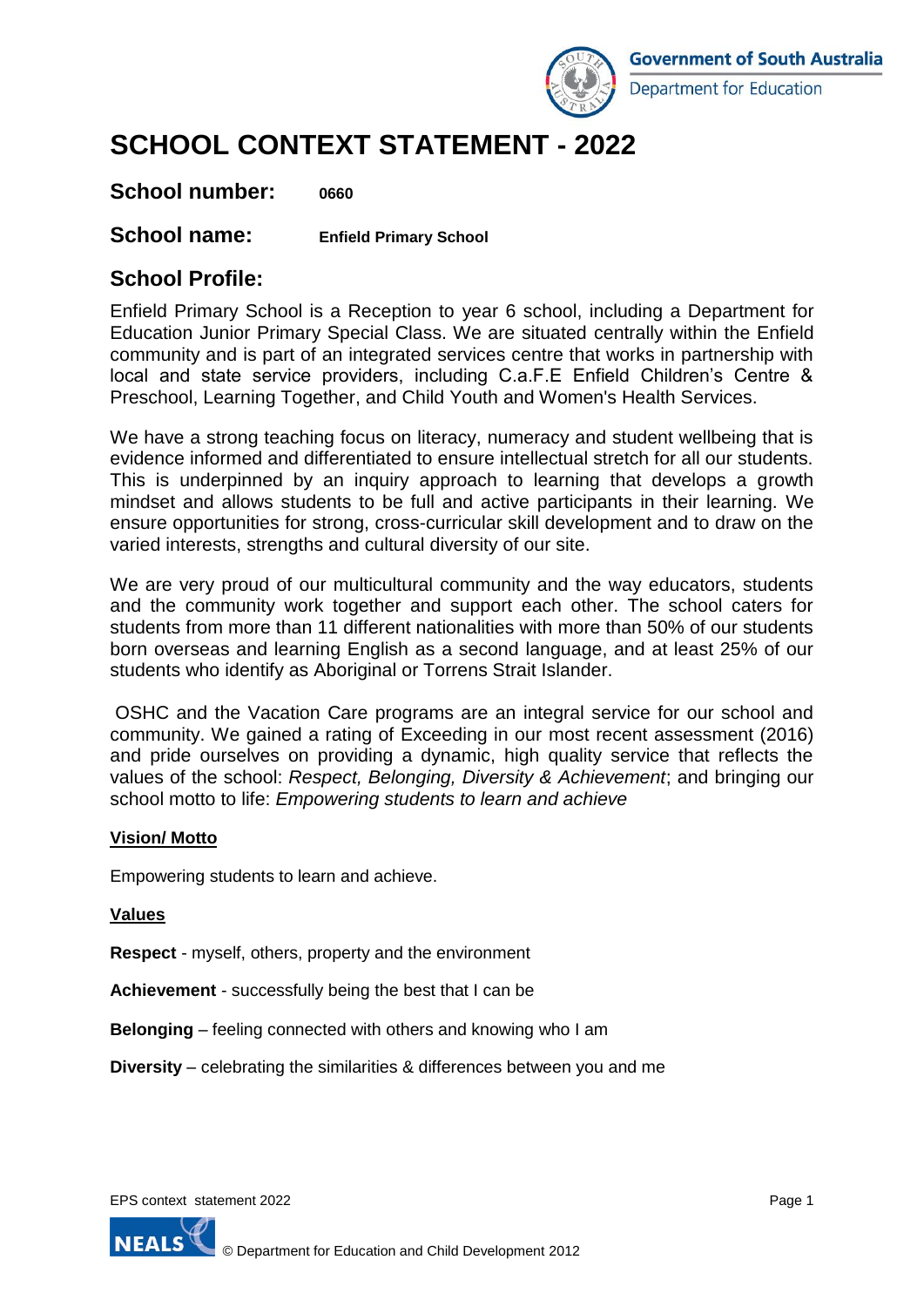### **1. General information**

| School Principal name:                              | Rebecca Knight                 |  |  |  |  |
|-----------------------------------------------------|--------------------------------|--|--|--|--|
| Deputy Principal's name:                            | David Ward                     |  |  |  |  |
| Year of opening:                                    | 1953 (new buildings 1973)      |  |  |  |  |
| Postal Address:                                     | Clarice Ave, Enfield SA 5085   |  |  |  |  |
| <b>Location Address:</b>                            | Clarice Ave, Enfield SA 5085   |  |  |  |  |
| <b>DECD Region:</b>                                 | Northen Adelaide               |  |  |  |  |
| Geographical location- ie<br>road distance from GPO |                                |  |  |  |  |
| Telephone number:                                   | 8343 6555                      |  |  |  |  |
| Fax Number:                                         | 8349 7825                      |  |  |  |  |
| School website address:                             | www.enfieldps.sa.edu.au        |  |  |  |  |
| School e-mail address:                              | dl.0660.info@schools.sa.edu.au |  |  |  |  |
| Child Parent Centre (CPC)<br>attached:              | No                             |  |  |  |  |
| Out of School Hours Care<br>(OSHC) service:         | Yes                            |  |  |  |  |

February Week 2 Enrolment Census - FTE student enrolment

|                         | 2015 | 2016 | 2017 | 2018 | 2019 | 2020 | 2021 | 2022 |
|-------------------------|------|------|------|------|------|------|------|------|
| Reception               | 22   | 26   | 25   | 22   | 26   | 28   | 20   | 28   |
| Year 1                  | 18   | 15   | 30   | 24   | 23   | 30   | 30   | 17   |
| Year <sub>2</sub>       | 15   | 15   | 16   | 31   | 27   | 25   | 23   | 29   |
| Year <sub>3</sub>       | 11   | 17   | 12   | 13   | 27   | 32   | 23   | 22   |
| Year 4                  | 24   | 12   | 18   | 17   | 12   | 25   | 30   | 20   |
| Year 5                  | 25   | 22   | 19   | 20   | 18   | 17   | 27   | 30   |
| Year <sub>6</sub>       | 18   | 23   | 21   | 24   | 20   | 17   | 19   | 29   |
| Year <sub>7</sub>       | 13   | 20   | 24   | 27   | 24   | 22   | 19   | ---  |
| <b>JP Special</b>       | 8    | 8    | 8    | 6    | 8    | 8    | 8    | 8    |
| Total                   | 154  | 158  | 173  | 184  | 185  | 204  | 199  |      |
| <b>NESB</b>             | 76   | 66   | 71   | 75   | 79   | 114  | 104  |      |
| Aboriginal<br>enrolment | 31   | 27   | 32   |      | -    | 39   | 37   |      |

## Student enrolment trends:

The school slowly decreased for in size since opening due to the changing demographics of the local area. But, since 2015, this has been changing and school enrolments have seen an increasing trend. The area around the school changed significantly, particularly in the number of new affordable housing being built, bringing more new families into the area.

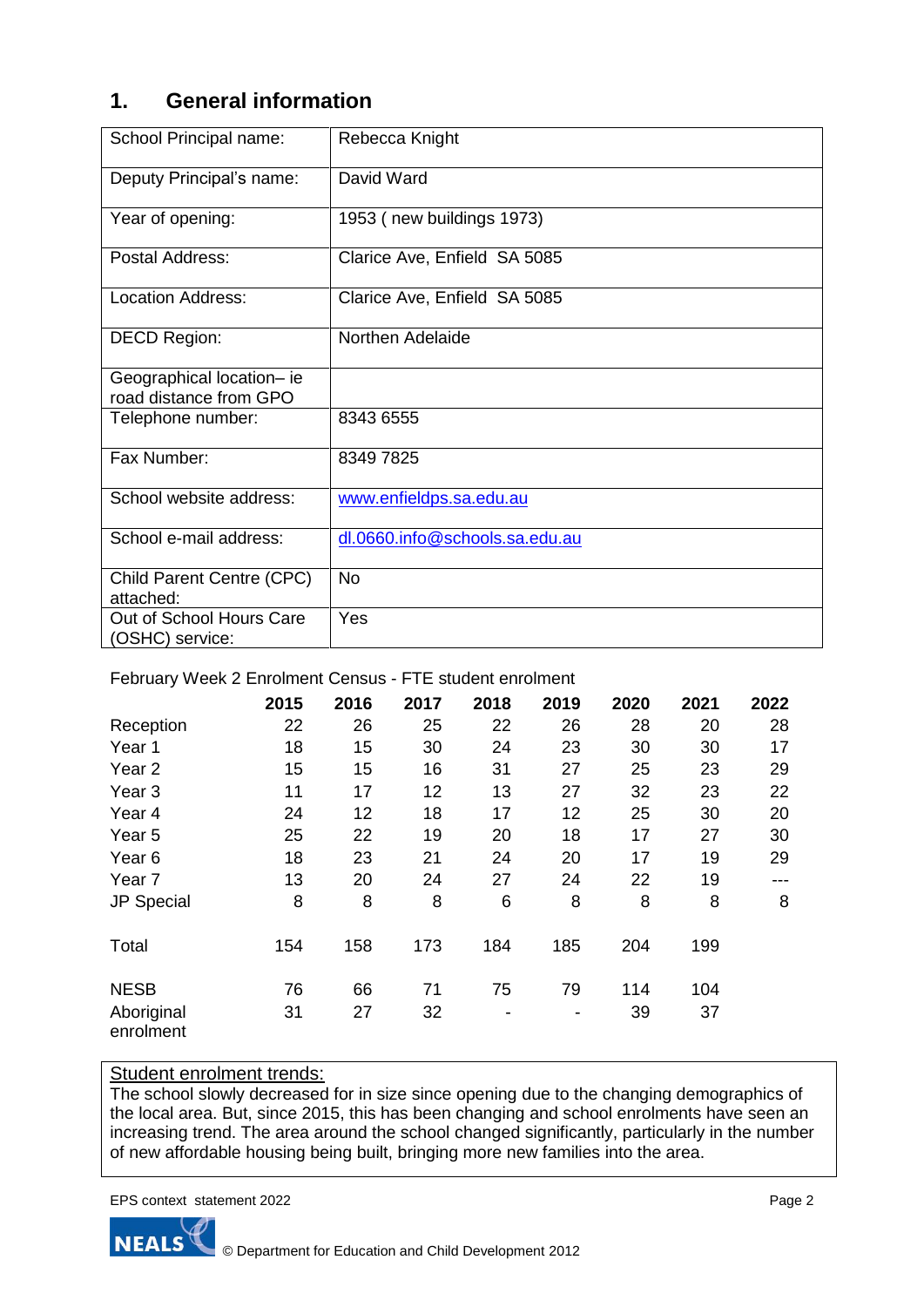Staffing numbers (as at February census):

| Principal                              | 1.0          |  |  |
|----------------------------------------|--------------|--|--|
| <b>Assistant Principal/ Counsellor</b> | 1.0          |  |  |
| Coordinator - Teaching & Learning      | 1.0          |  |  |
| Mainstream classes                     | 8            |  |  |
| <b>Special Class</b>                   | 1            |  |  |
| Literacy Intervention & EALD           | 1.6          |  |  |
| <b>ACEO</b>                            | 28.75 hours  |  |  |
| SSO                                    | 15 staff     |  |  |
| Grounds                                | 10 hr $p/wk$ |  |  |

- Public transport access: Main North Rd Stop 20
- There are other services located on the same site. They are:
	- ➢ Family Dare Care Payroll Centre
	- ➢ Learning Together
	- ➢ Learning Together at Home
	- ➢ CYWHS nurses
	- ➢ C.a.F.E Enfield Children's Centre and Preschool

### **2. Students (and their welfare)**

General characteristics

Enfield Primary School is complex with students from diverse backgrounds and needs. The School is Category 2 (Index of Educational Disadvantage) and our challenge is to provide a socially just curriculum which meets the needs of all students. The student population has become more multi-cultural with an increasing number of students enrolling from overseas.

Student well-being programs

The school runs several programs that cater for student Wellbeing. They are:

Breakfast Club: every Tue, Wed and Thu morning from 8.15am

*Getting Started* Program – this is based on *Play is the Way, Restorative Justice* and is delivered across the school in the two weeks at the beginning of the year and the first week back every term. There is a theme, related to our school values, and encourages students and staff to build relationships, establish expectations and build a strong team that belongs, is focussed on learning and has a positive disposition to learning and being at school.

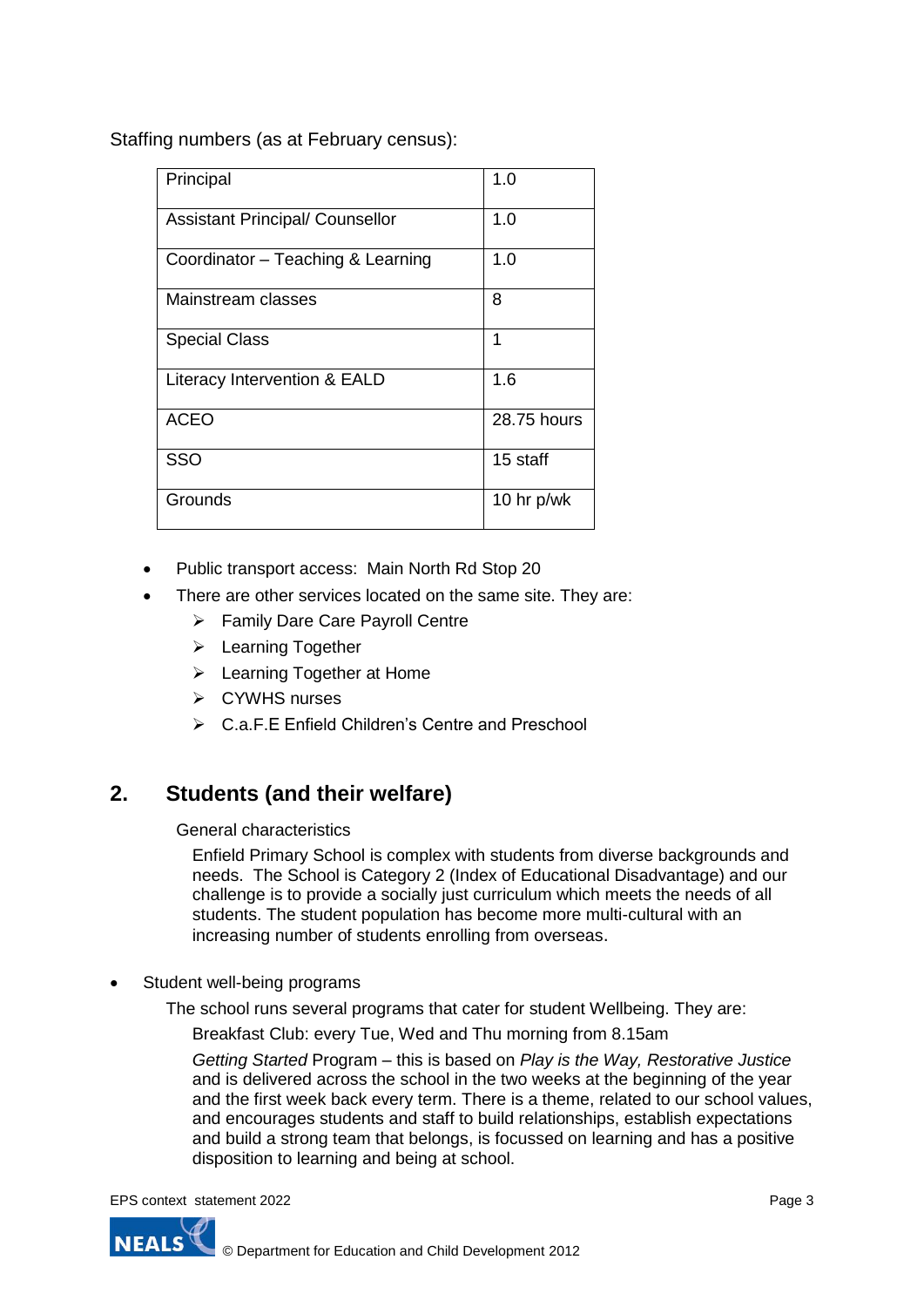# **3. Curriculum**

Subject offerings:

- All teaching programs are planned using the Australian Curriculum and Teaching for Effective Learning (TfEL).
- NIT subjects include: Technology, PE/ Health, Wellbeing & Engagement
- Students access the Child Protection Curriculum
- Teachers deliver a music program in class

#### Intervention:

- Differentiated learning programs planned at classroom level
- InitiaLit program (Reception Year 2/3): 4 lessons per week. All students are assessed, then grouped according to their needs and work with class teacher, or specialist teacher to develop strong foundations that lead to reading and are based on the Big 6: oral language, phonological awareness and phonics for reading & spelling.
- Heggerty Phonological & Phonemic Awareness program: Delivered to all students Reception – Year 2 as class-based literacy learning. Based on testing data, further small group intervention is provided by SSOs and Intervention teacher.
- Targetted Intervention (Reception Year 6): Students who have been identified as SWD, EALD or ATSI sometimes qualitfy for additional support through the Department for Education verification and approval processes. These students will have a One Plan with specific aims and goals. They receive additional support from specialist teachers and SSOs based on recommendations from assessment reports.
- MaqLit (Year 3-6): Students are identified through Literacy data sets and then screened using the MaqLit assessment tool. Selected students receive small group targeted intervention: 3x 50min, max 5 per group
- QuickSmart (Year 4-6): Students are identified through NAPLAN and PAT data results. They are provided 3 x 30 min lessons per week with an SSO to develop fluency through quick recall of number facts and the the 4 operations.

#### Teaching methodology:

Staff use and are encouraged to use a wide range of methodologies to support the different learning styles of students and to meet the needs of the diverse student population. We aim to develop in students a sense of identity, to empower them to be able to contribute, to be creative, to take risks, generate ideas, critically reflect and feel connected with others in the world. Literacy and Numeracy are part of all areas of learning.

Key high-impact and research-based pedagogical approaches underpin planning. These are identified and developed through the site improvement plan. Current pedagogy and strategies include:

- Maths: Big Ideas in number, Back to Front Maths, diagnostic testing, developing effective weekly lesson structures, teachers working alongside a Maths coach
- English: Big 6, oral language, Seven Steps to Writing, Guided Reading & developing comprehension strategies (Sheena Cameron), EALD writing levels, planning using the teaching & learning cycle for writing.

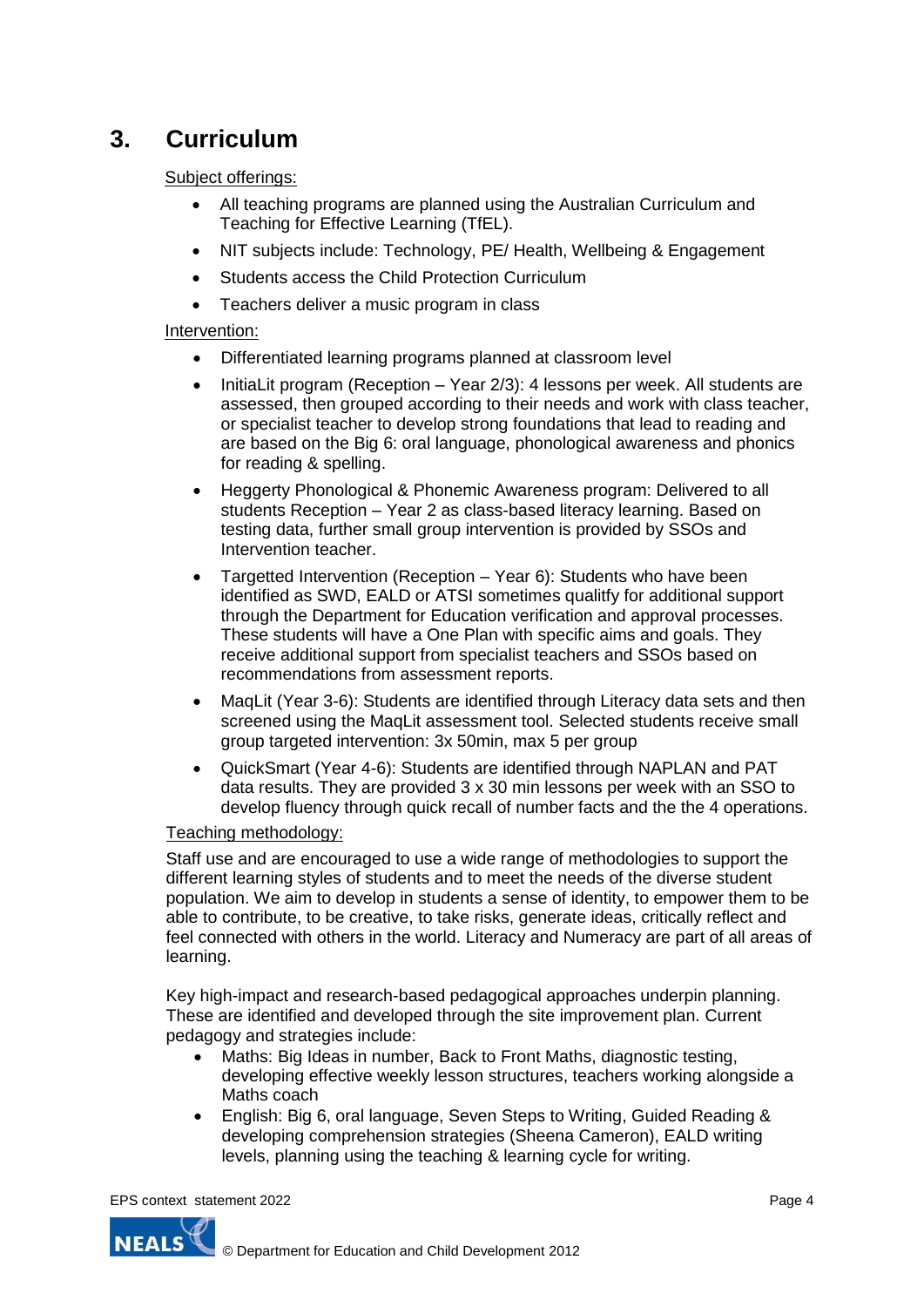#### Student assessment procedures and reporting

Our Assessment, Recording and Reporting policy reflect current DfE policy. All students have Individual Learning Plans which are written twice a year. 3 Way Conferences coincide with the timing of the Individual learning Plans to allow teachers, students and parents to discuss the learning goals in the plan.

#### Joint programmes:

The school has strong links to C.a.F.E (Children and Families Everywhere) Enfield Children's Centre & Preschool. This center incorporates Department for Education, CYWHS, and Enfield Community Child Care. There are also strong links with the Learning Together program as their programs support both the school ad children's centre.

## **5. Sporting Activities**

The school is involved in various SAPSASA sports including events and various skills coaching sessions held throughout the year. A school Sports Day is held each year. Coaching clinics are promoted at various times during the year. R-6 students have term time swimming lessons at the Adelaide Aquatic Centre.

### **6. Other Co-Curricular Activities**

- The school choir participates in the Festival of Music each year.
- Year 5 and 6 students have the opportunity to be part of an Instrumental Music program learning to play and brass or woodwind instrument.

## **7. School Facilities**

• Buildings and grounds

The school is an open space design with three separate units in use. Extensive refurbishment has occurd in recent years resulting in:

5 classroom upgrades as part of the Department for Education STEM project Shared project with C.a.F.E Enfield Children's Centre and Learning Together program to develop nature play space – The Beyond Space

- Heating and cooling
	- All classrooms have reverse cycle air conditioning.
- Specialist facilities and equipment
	- Gym which is used for PE and whole school events
	- Refurbished libary
- **Staff facilities** 
	- All staff have access to computers in their work areas and personal devices
- Access for students and staff with disabilities

Limited access to some parts of the school for students and/ or staff with disabilities